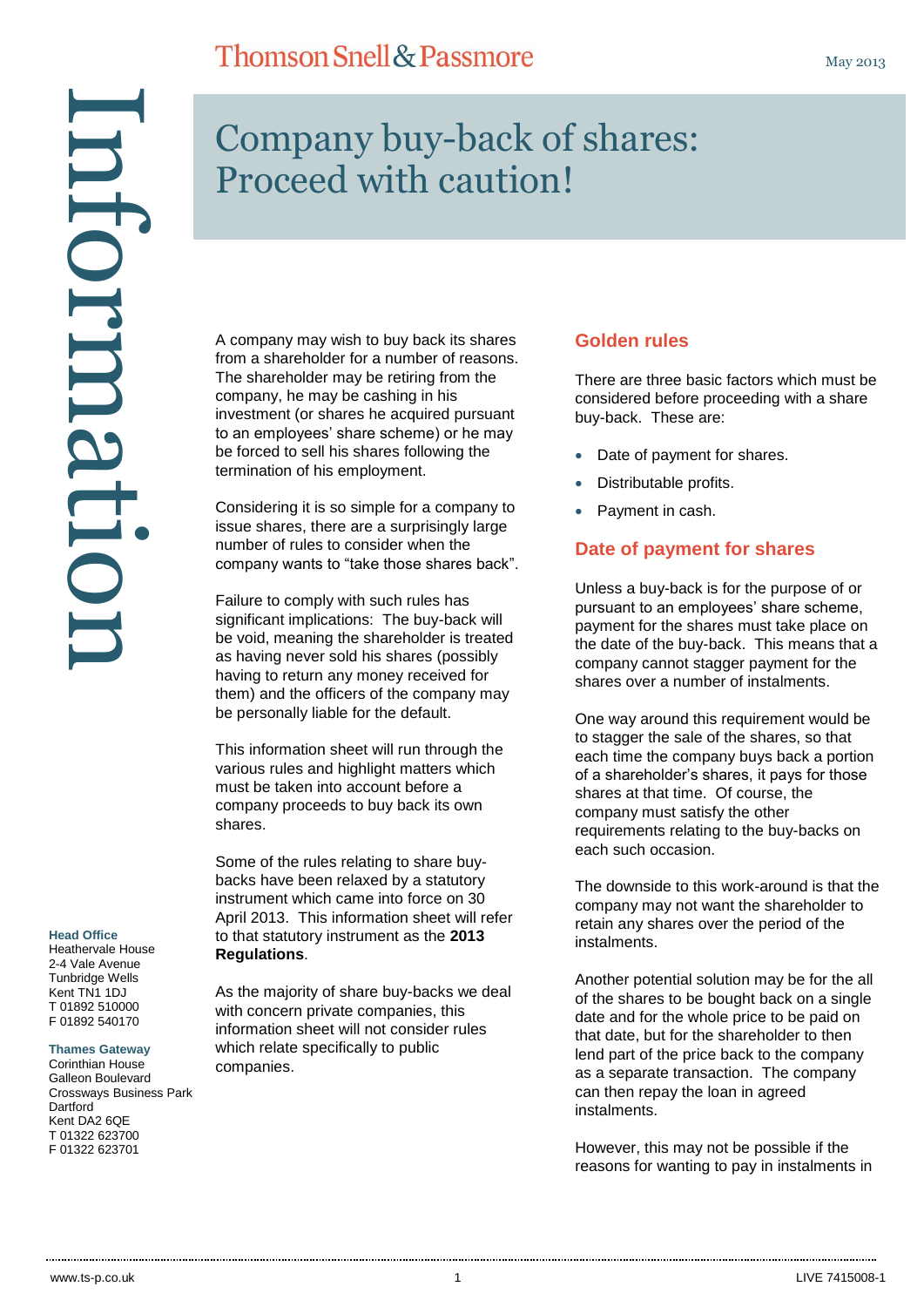Continued

the first place include not having sufficient cash or distributable profits on the date of the buy-back (see further below).

If neither of these alternatives solve the problem, there may be other viable alternatives to a share buy-back which we can advise you on.

As mentioned above, the requirement to pay for the shares on the date of the buyback does not apply if the buy-back is pursuant to an employees' share scheme. This is an exception introduced by the 2013 Regulations.

It makes employees' share schemes more attractive to employers and employees alike, as it eases the risk and burden of being able to finance a buy-back in full immediately upon an employee leaving employment.

## **Distributable profits**

The most common way for a company to finance the buy back of its shares is using its distributable profits.

The test for establishing whether the company has sufficient distributable profits is broadly the same as for declaring dividends.

The directors must consider the latest annual accounts and the profitability of the company since the date of those accounts.

In addition to the company's actual liabilities appearing in those accounts, the directors must also consider the company's contingent liabilities. This means any liabilities which have not yet crystallised, but which may do so in the near future. For example, if the company has given a

guarantee in relation to the obligations of a third party (such as when it assigns a lease), it should make enquiries of the likelihood of that guarantee being enforced.

If the proposed buy-back is likely to have an adverse affect on the company's ability to discharge those contingent liabilities, it may not be able to finance the buy-back from its distributable profits.

As an additional measure to facilitate buybacks in connection with an employees' share scheme, the 2013 Regulations have introduced the ability for a company to pay up to £15,000 or 5% of its share capital (whichever is lower) per annum without having to rely on having distributable profits.

In order to take advantage of this concession, the company's articles of association must be amended to authorise it. It will require a special resolution to amend the articles of association.

If this limit is insufficient for a buy-back in connection with an employees' share scheme, it may be possible to pay for the buy-back out of capital, provided that the directors are able to sign a solvency statement and the buy-back is approved by a special resolution.

It the buy-back does not relate to an employees' share scheme and there are insufficient distributable profits, it may still be possible for the company to finance the buy-back out of capital or using the proceeds of a fresh issue of new shares. However, each of these alternatives involves a number of additional complexities, which are outside the scope of this information sheet. Please contact us if you would like to consider either of these alternatives.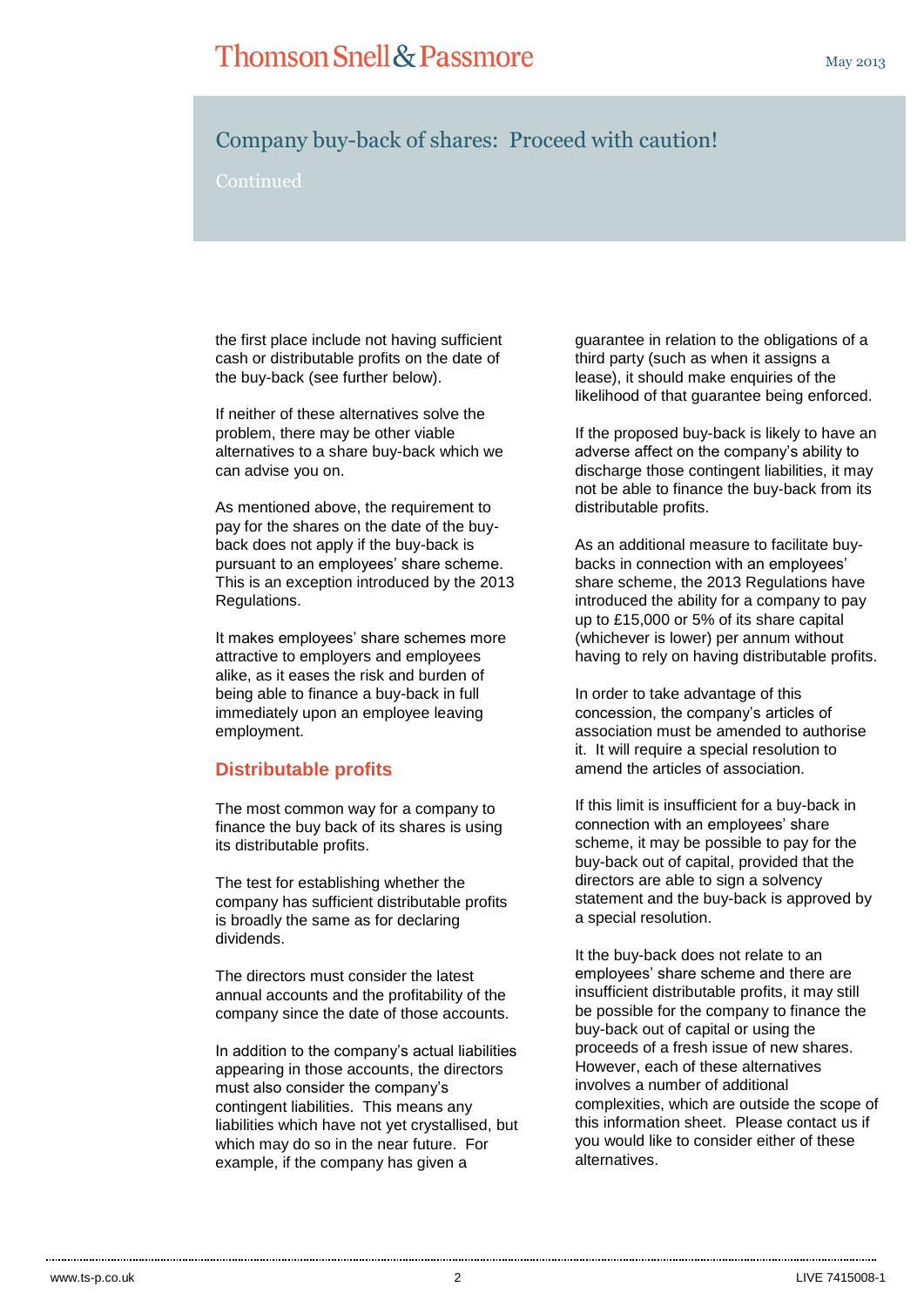Continued

# **Payment in cash**

Not only must the company have distributable profits to fund the buy-back, it must also have sufficient cash.

It is not possible for the price to be settled in non-cash assets.

This would rule out a shareholder transferring his shares back to the company in exchange for part of the company's business or property.

Of course, this will not prevent the company buying back the shares for cash and the shareholder then using that cash to purchase a non-cash asset from the company, but the company would still need to have or raise the cash in the first place.

Nor is it possible to set-off an amount owing by the shareholder to the company (for example, a director's loan account) against the price payable for that shareholder's shares.

### **Secondary considerations**

Once the company has satisfied itself on the above golden rules, the following matters must be considered:

- Tax treatment and clearance.
- Shareholders' resolution.
- Procedural formalities.
- Common pitfalls.

#### **Tax treatment and clearance**

Payment of the price for shares bought back by the company would ordinarily be treated as a distribution, meaning that the

shareholder will have to pay income tax on the price in the same way as if he was receiving a dividend (at an effective rate of 25% for a higher rate taxpayer).

However, it may be possible for the shareholder to apply to HMRC to charge his receipt of the price to capital gains tax (CGT), seeing as he is disposing of his interest in the shares.

This may be beneficial to the shareholder for so long as the rate for CGT is less than the rate for income tax, especially if the shareholder is able to benefit from entrepreneurs' relief (meaning an effective rate of 10% on share disposals) or has unutilised annual exemptions.

HMRC is only likely to agree to charge receipt of the price to CGT if the shareholder is:

- selling all or substantially all of his shares in the company; and
- ceasing to be involved in any employment or management capacity with the company.

Having said that, HMRC has been known to give clearance for CGT treatment if a shareholder agrees to sell his shares in instalments over a period of time and remains employed by the company until the final instalment, provided that it is part of a documented exit strategy.

If you wish to benefit from CGT treatment in relation to a buy-back, it is important to factor into your considerations the time it takes to obtain advance clearance from HMRC. Typically, this can take up to 30 days, provided no queries are raised by HMRC.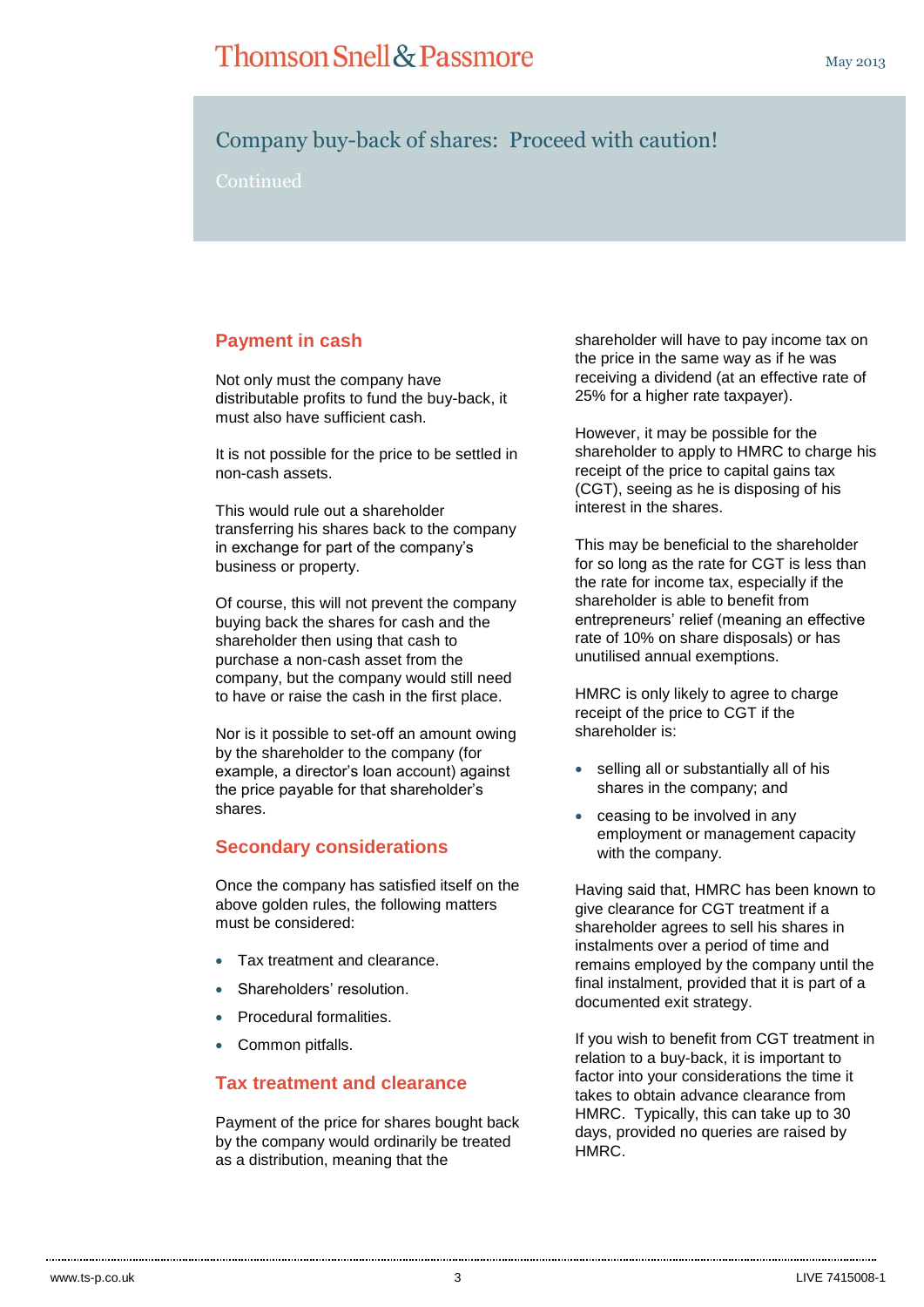Continued

# **Shareholders' resolution**

Until the 2013 Regulations came into force, the company had to approve a share buyback by passing a special resolution in advance of the buy-back, meaning that shareholders holding, between them, 75% of the issued shares (ignoring those shares which are subject to the proposed buy-back) must approve it.

The 2013 Regulations have lowered this threshold so that only an ordinary resolution is required (lowering the 75% figure to a simple majority).

To avoid the need to convene a general meeting to pass the resolution, it is possible to approve the buy-back by way of a written resolution.

In this case, the shareholder who is proposing to sell his shares back to the company is not eligible to sign the written resolution, so it will require shareholders who hold, between them, the necessary majority of shares held by all shareholders excluding the proposed seller to vote in favour of the resolution.

If this is not possible, and if the proposed seller is not selling all of his shares, then it may be possible to pass the resolution at a general meeting, because the proposed seller will be able to vote on those shares which are not subject to the buy-back (which might take the total number of votes over the necessary majority).

The requirement for each share buy-back to be approved by a shareholders' resolution is removed under the 2013 Regulations for buy-backs in connection with an employees' share scheme, so long as the company is generally authorised by an ordinary

resolution in relation to such employees' share scheme buy-backs.

This authority must be subject to certain restrictions as to the total number of shares which may be bought back, the price payable and the period for which such authority will last before it has to be renewed.

### **Procedural formalities**

#### **Articles of association**

Before the company proposes the shareholders' resolution, the directors should check the company's articles of association to ensure that it has the relevant power to buy back its own shares.

Since the implementation of the Companies Act 2006, a company is deemed to be authorised to buy back its own shares unless the articles provide otherwise.

#### **Written contract**

Unless the buy-back is in connection with an employees' share scheme and there is general authority for such a buy-back (as mentioned above), there must be a written contract between the company and the proposed seller setting out the terms of the buy-back (or at least a memorandum of such terms).

If the buy-back is to be approved at a general meeting, this contract must be made available at the company's registered office for at least 15 days prior to the meeting.

If the buy-back is being approved by a written resolution, then the contract should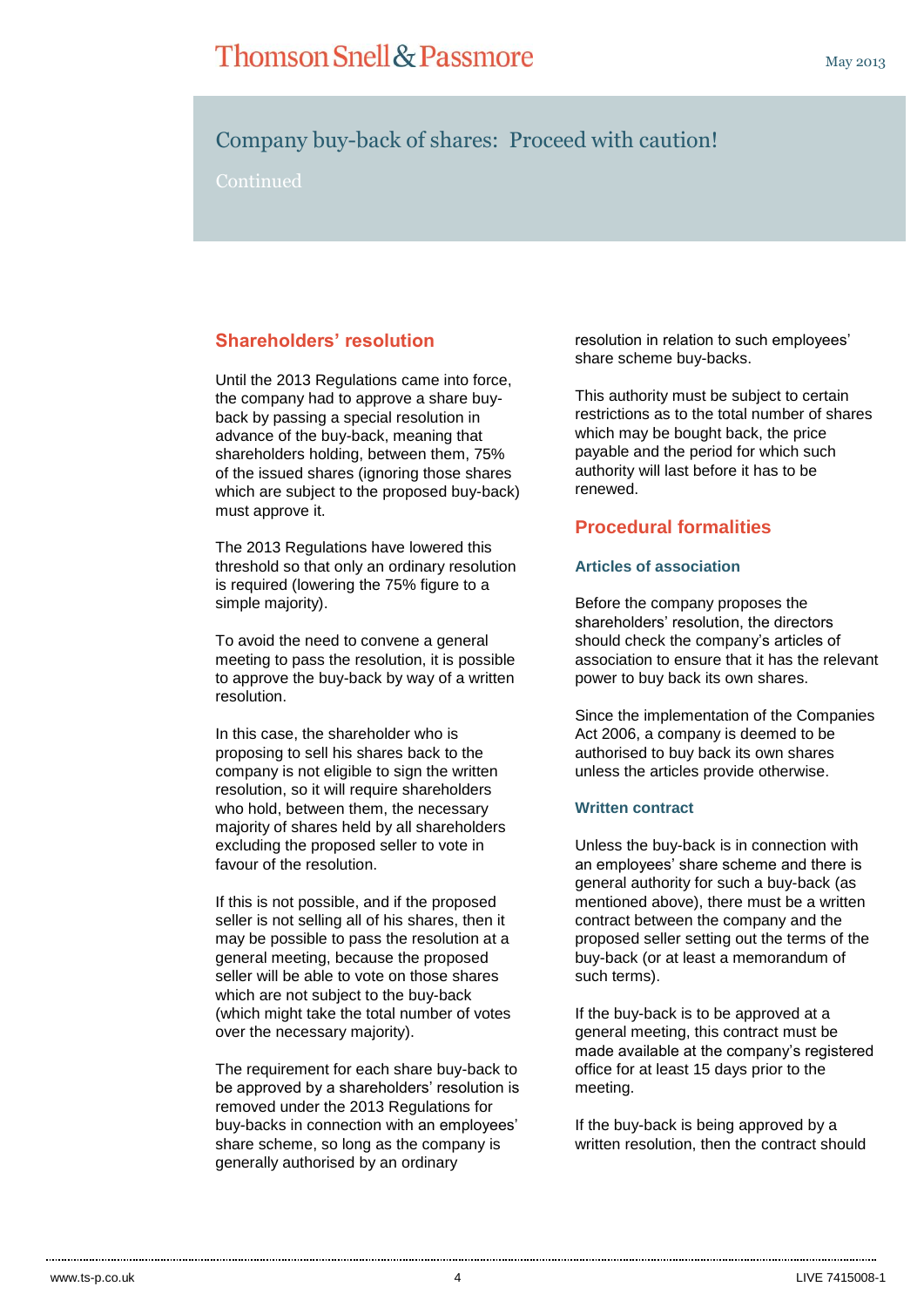### Continued

accompany the resolution when it is sent to the shareholders.

The buy-back contract must be kept at the company's registered office for 10 years after the date of the buy-back.

#### **Stamp duty**

If the price payable for the shares is more than £1,000, stamp duty will be payable at ½% of the price.

#### **Companies House**

The company must file a copy of the resolution authorising the buy-back and a couple of forms at Companies House in relation to the buy-back.

### **Common pitfalls**

We advise a number of our clients in relation to share buy-backs, and it is surprising how many of them encounter small but significant difficulties.

#### **Pre-emption rights**

If the company's articles of association contain pre-emption rights in relation to a proposed transfer of shares (meaning that such shares must be offered to the existing shareholders before they are transferred), then it may be necessary for the shareholders to waive such pre-emption rights before the buy-back takes place.

The safest way to do this would be for them to each sign a waiver, but it may also be possible to disapply the pre-emption rights by passing a further special resolution (subject to the terms of the articles and other considerations).

#### **Fully paid up shares**

Most companies have a fully paid up share capital, meaning that the price payable on the issue of the shares has been paid in full.

However, it is possible that some of the issue price may not have been paid. The shareholder will be liable to pay any unpaid amount following the company's demand.

It is not possible for a company to buy back a share which is not fully paid up.

This might cause difficulties if a shareholder is selling shares which are not fully paid up in order to raise cash. Before the company can complete the buy-back, that shareholder will need to raise some of that cash from another source in order to pay up the shares.

#### **Class consent**

If the company's share capital is divided into different classes, it may be necessary to obtain the consent of holders of some or all of such classes before the buy-back takes place.

This is often the case, for example, when there are non-voting preference shares, and the proposal is for the company to buy back some of its ordinary shares.

As the preference shares are non-voting, the holders of them would not normally be entitled to vote on the shareholders' resolution.

However, as the preference shares are likely to give their holders preferential rights to income and capital, such holders may need to specifically sanction the buy-back.